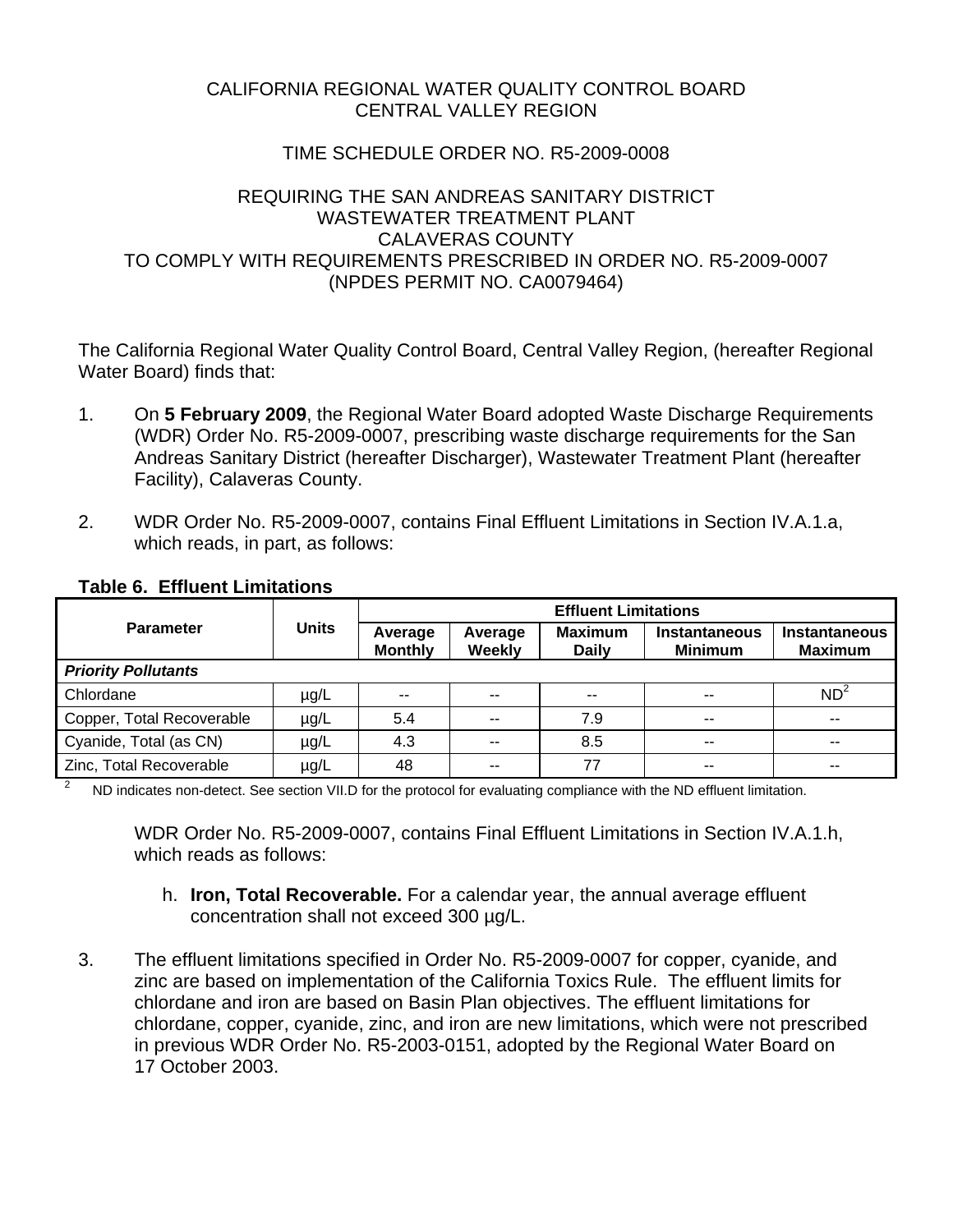TIME SCHEDULE ORDER NO. R5-2009-0008 2 SAN ANDREAS SANITARY DISTRICT WASTEWATER TREATMENT PLANT CALAVERAS COUNTY

- 4. California Water Code (CWC) section 13300 states: "*Whenever a regional board finds that a discharge of waste is taking place or threatening to take place that violates or will violate requirements prescribed by the regional board, or the state board, or that the*  waste collection, treatment, or disposal facilities of a discharger are approaching *capacity, the board may require the discharger to submit for approval of the board, with such modifications as it may deem necessary, a detailed time schedule of specific actions the discharger shall take in order to correct or prevent a violation of requirements.*"
- 5. Federal regulations, 40 CFR 122.44 (d)(1)(i), require that NPDES permit effluent limitations must control all pollutants which are or may be discharged at a level which will cause or have the reasonable potential to cause or contribute to an in-stream excursion above any State water quality standard, including any narrative criteria for water quality. Beneficial uses, together with their corresponding water quality objectives or promulgated water quality criteria, can be defined per federal regulations as water quality standards.
- 6. In accordance with CWC section 13385(j)(3), the Regional Water Board finds that, based upon results of effluent monitoring, the Discharger is not able to consistently comply with the new effluent limitations for chlordane, copper, cyanide, zinc, and iron. These limitations are based on new requirements that become applicable to the Order after the effective date of the waste discharge requirements, and after 1 July 2000, for which new or modified control measures are necessary in order to comply with the limitation, and the new or modified control measures cannot be designed, installed, and put into operation within 30 calendar days.
- 7. Immediate compliance with the new effluent limitations for chlordane, copper, cyanide, zinc, and iron is not possible or practicable. The Clean Water Act and the California Water Code authorize time schedules for achieving compliance.
- 8. This Order provides a time schedule for the Discharger to develop, submit, and implement methods of compliance, including developing and implementing pollution prevention activities or constructing necessary treatment facilities to meet these new effluent limitations.
- 9. CWC sections 13385(h) and (i) require the Regional Water Board to impose mandatory minimum penalties upon dischargers that violate certain effluent limitations. CWC section 13385(j)(3) exempts certain violations from the mandatory minimum penalties, "*where the waste discharge is in compliance with either a cease and desist order issued pursuant to Section 13301 or a time schedule order issued pursuant to Section 13300, if all the [specified] requirements are met.*"
- 10. Compliance with this Order exempts the Discharger from mandatory penalties for violations of effluent limitations for chlordane, copper, cyanide, zinc, and iron only, in accordance with CWC section 13385(j)(3). CWC section 13385(j)(3) requires the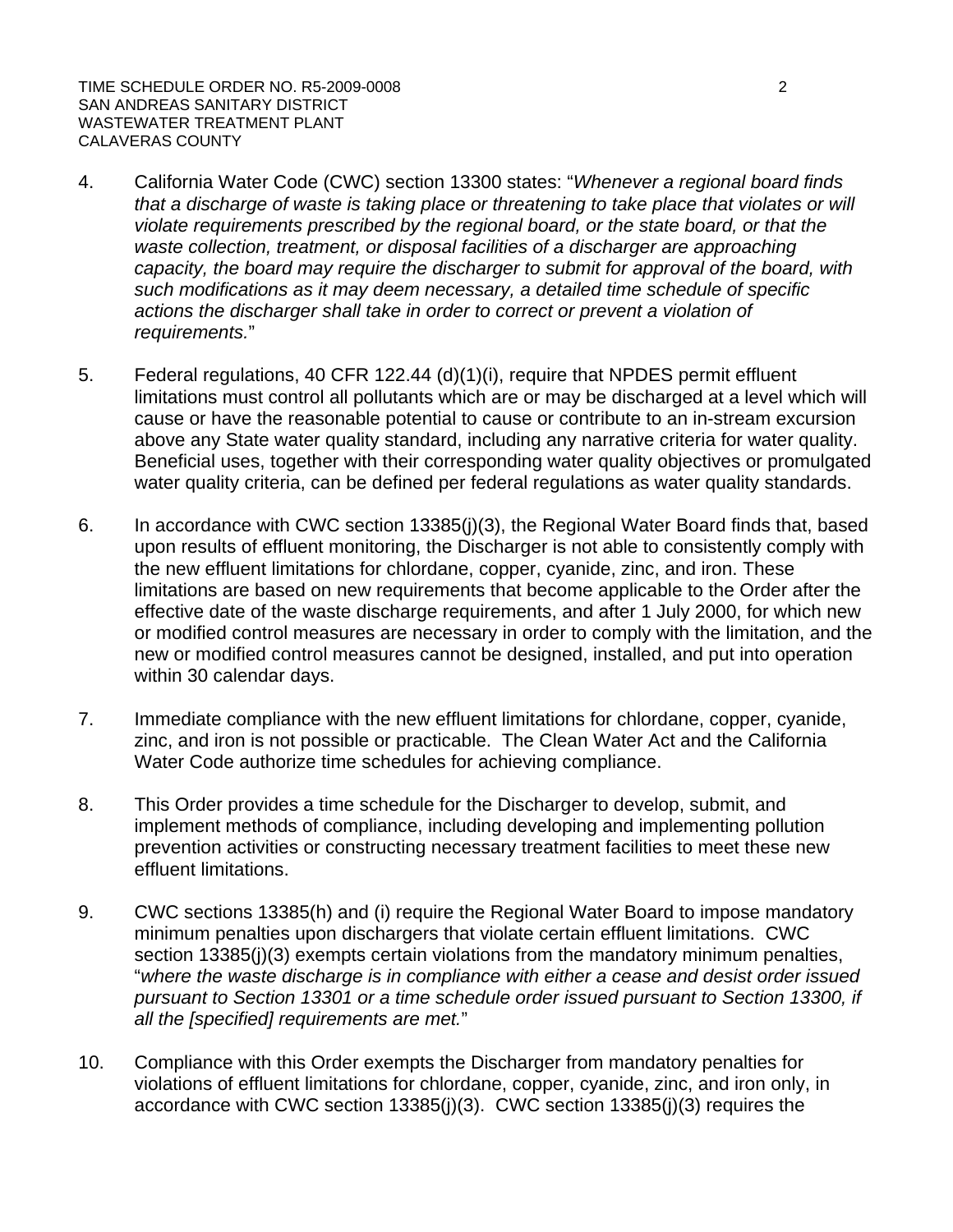Discharger to prepare and implement a pollution prevention plan pursuant to section 13263.3 of the California Water Code. Therefore, a pollution prevention plan will be necessary for chlordane, copper, cyanide, zinc, and iron in order to effectively reduce the effluent concentrations by source control measures.

11. Since the time schedule for completion of action necessary to bring the waste discharge into compliance exceeds 1 year, this Order includes interim requirements and dates for their achievement. The time schedule does not exceed 5 years.

The compliance time schedule in this Order includes interim performance-based effluent limitation for chlordane, copper, cyanide, zinc, and iron. The interim effluent limitations consist of a maximum daily effluent concentration derived using sample data provided by the Discharger. In developing the interim limitations, where there are 10 sampling data points or more, sampling and laboratory variability is accounted for by establishing interim limits that are based on normally distributed data where 99.9 percent of the data points will lie within 3.3 standard deviations of the mean (*Basic Statistical Methods for Engineers and Scientists, Kennedy and Neville, Harper and Row, 3rd Edition, January 1986*). Where actual sampling shows an exceedance of the proposed 3.3-standard deviation interim limit, the maximum detected concentration has been established as the interim limitation. In developing the interim limitations, when there are less than 10 sampling data points available, the USEPA *Technical Support Document for Water Quality-based Toxics Control* ((EPA/505/2-90-001), TSD) recommends a coefficient of variation of 0.6 be utilized as representative of wastewater effluent sampling. The TSD recognizes that a minimum of 10 data points is necessary to conduct a valid statistical analysis. The multipliers contained in Table 5-2 of the TSD are used to determine a maximum daily limitation based on a long-term average objective. In this case, the longterm average objective is to maintain, at a minimum, the current plant performance level. Therefore, when there are less than 10 sampling points for a constituent, interim limitations are based on 3.11 times the maximum observed effluent concentration to obtain the daily maximum interim limitation (TSD, Table 5-2).

The following table summarizes the calculations of the interim performance-based effluent limitations for chlordane, copper, cyanide, zinc, and iron:

| <b>Parameter</b>             | $MEC$ (µg/L) | Mean $(\mu g/L)$ | Std. Dev. | # of Samples | <b>Interim</b><br>Limitation<br>$(\mu g/L)$ |
|------------------------------|--------------|------------------|-----------|--------------|---------------------------------------------|
| Chlordane                    | 0.12         | --               |           |              | 0.37                                        |
| Copper, Total<br>Recoverable | 32           | 17.99            | 4.81      | 29           | 34                                          |
| Cyanide, Total (as CN)       | 37           |                  |           | 2            | 115                                         |
| Zinc, Total Recoverable      | 160          | 87.50            | 31.12     | 29           | 190                                         |
| Iron, Total Recoverable      | 720          | 304.30           | 113.49    | 27           | 720                                         |

#### **Interim Effluent Limitation Calculation Summary**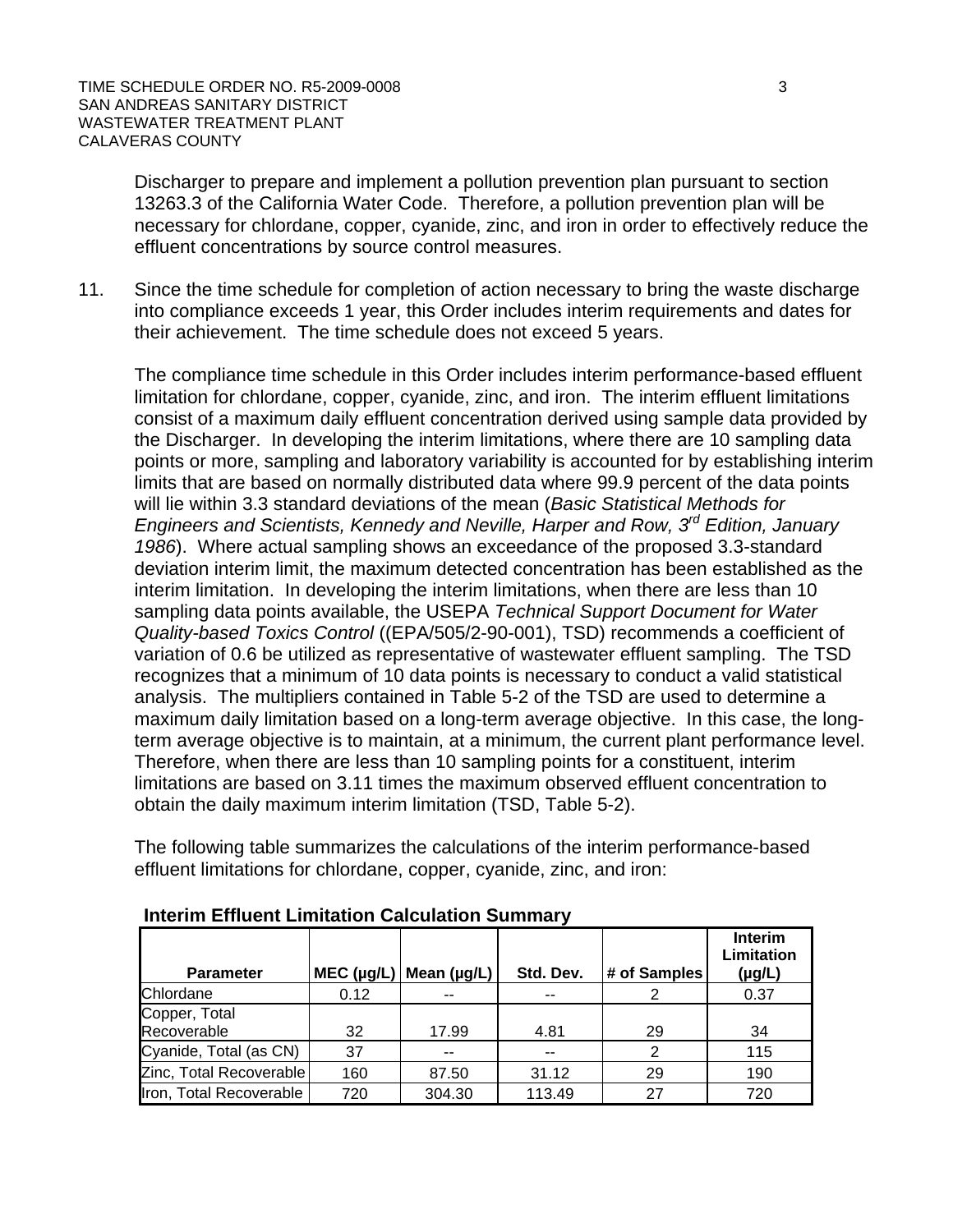TIME SCHEDULE ORDER NO. R5-2009-0008 4 SAN ANDREAS SANITARY DISTRICT WASTEWATER TREATMENT PLANT CALAVERAS COUNTY

- 12. The Regional Water Board finds that the Discharger can, in addition to other treatment and control options, undertake source control to maintain compliance with the interim limitation included in this Order. Interim limitations are established when compliance with the final effluent limitations cannot be achieved by the existing discharge. Discharge of constituents in concentrations in excess of the final effluent limitations, but in compliance with the interim effluent limitations, can significantly degrade water quality and adversely affect the beneficial uses of the receiving stream on a long-term basis. The interim limitation, however, establishes an enforceable ceiling concentration until compliance with the effluent limitations can be achieved.
- 13. On **5 February 2009**, in Rancho Cordova, California, after due notice to the Discharger and all other affected persons, the Regional Water Board conducted a public hearing at which evidence was received to consider a Time Schedule Order under CWC section 13300 to establish a time schedule to achieve compliance with waste discharge requirements.
- 14. Issuance of this Order is exempt from the provisions of the California Environmental Quality Act (Public Resources Code section 21000, et seq.), in accordance with CWC section 15321 (a)(2), Title 14, California Code of Regulations.
- 15. Any person adversely affected by this action of the Regional Water Board may petition the State Water Resources Control Board to review this action. The petition must be received by the State Water Resources Control Board, Office of the Chief Counsel, P.O. Box 100, Sacramento, CA 95812-0100, within 30 days of the date on which this action was taken. Copies of the law and regulations applicable to filing petitions will be provided on request.

## **IT IS HEREBY ORDERED THAT:**

1. The Discharger shall comply with the following time schedule to ensure compliance with chlordane, copper, cyanide, zinc, and iron effluent limitations at Sections IV.A.1.a., and IV.A.1.h., contained in WDR Order No. R5-2009-0007 as described in the above Findings.

Submit Method of Compliance Workplan/Schedule Within **6 months** after

Submit Pollution Prevention Plan (PPP)<sup>1</sup> pursuant to CWC section 13263.3 for chlordane, copper, cyanide, zinc, and iron

Implement PPP<sup>1</sup> pursuant to CWC section 13263.3 for chlordane, copper, cyanide, zinc, and iron

#### **Task Date Due**

adoption of this Order

Within **1 year** after adoption of this Order

Within **2 years** after adoption of this Order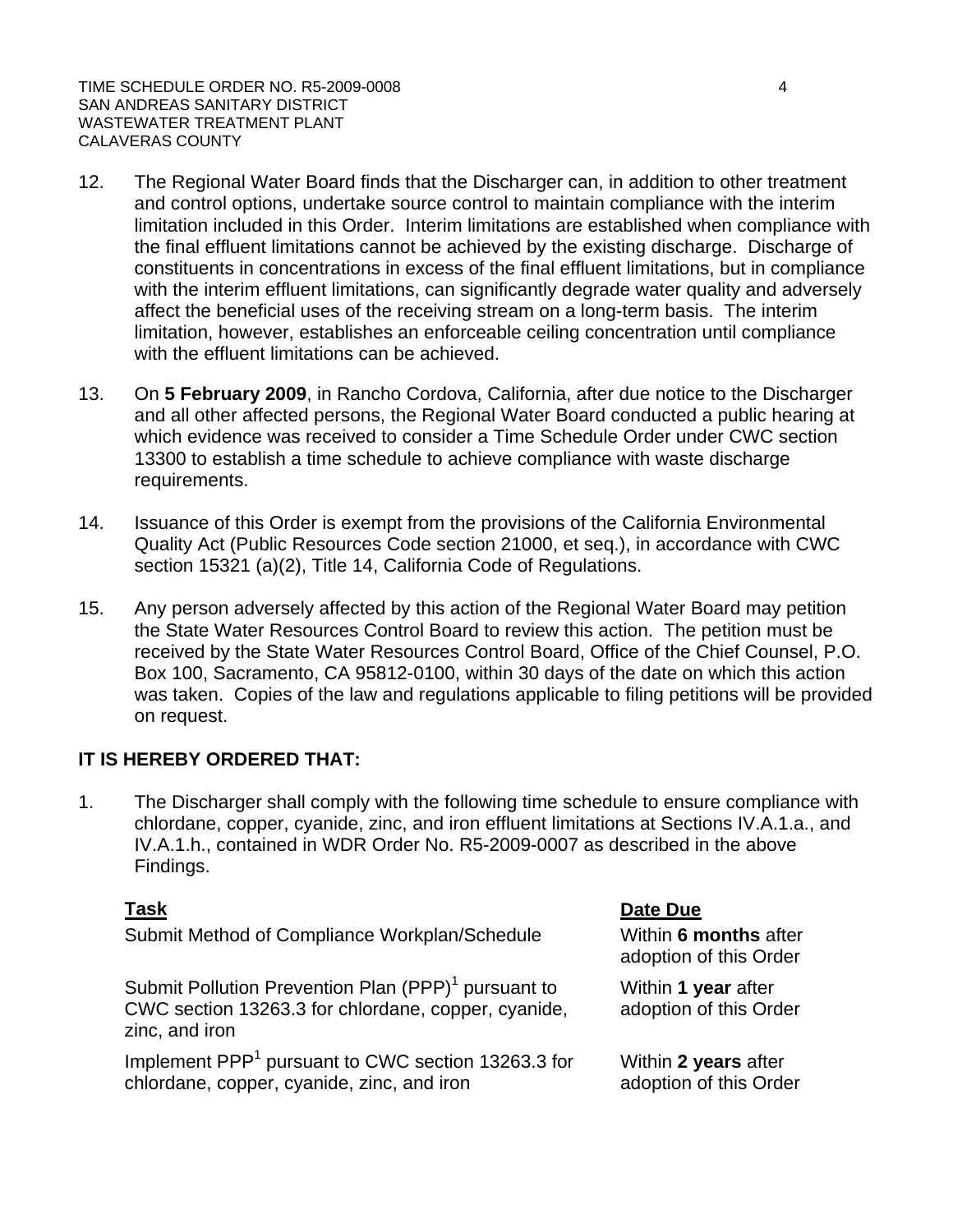TIME SCHEDULE ORDER NO. R5-2009-0008 5 SHOW TO A SERIES AND THE SCHEDULE ORDER NO. SAN ANDREAS SANITARY DISTRICT WASTEWATER TREATMENT PLANT CALAVERAS COUNTY

Progress Reports<sup>2</sup>

 $\overline{a}$ 

Full compliance with chlordane, copper, cyanide, zinc, and iron effluent limitations

1 The PPP shall be prepared and implemented for chlordane, copper, cyanide, zinc, and iron, as appropriate, and shall meet the requirements specified in CWC section 13263.3.

2. The following interim effluent limitation shall be effective immediately. The interim effluent limitation for chlordane, copper, cyanide, zinc, and iron shall be effective up through **31 January 2014**, or when the Discharger is able to come into compliance with final effluent limitations, whichever is sooner:

| <b>Parameter</b>          | <b>Units</b> | <b>Maximum Daily Effluent Limitation</b> |
|---------------------------|--------------|------------------------------------------|
| Chlordane                 | $\mu$ g/L    | 0.37                                     |
| Copper, Total Recoverable | $\mu$ g/L    | 34                                       |
| Cyanide, Total (as CN)    | $\mu$ g/L    | 115                                      |
| Zinc, Total Recoverable   | $\mu$ g/L    | 190                                      |
| Iron, Total Recoverable   | $\mu$ g/L    | 720                                      |

- 3. For the compliance schedule required by this Order, the Discharger shall submit to the Regional Water Board on or before each compliance report due date, the specified document or, if appropriate, a written report detailing compliance or noncompliance with the specific schedule date and task. If noncompliance is being reported, the reasons for such noncompliance shall be stated, and shall include an estimate of the date when the Discharger will be in compliance. The Discharger shall notify the Regional Water Board by letter when it returns to compliance with the time schedule.
- 4. If, in the opinion of the Executive Officer, the Discharger fails to comply with the provisions of this Order, the Executive Officer may apply to the Attorney General for judicial enforcement. If compliance with these effluent limitations is not achieved by the full compliance date, the discharge would not be exempt from the mandatory minimum

#### **28 February, annually**,

after approval of work plan until final compliance

#### **1 February 2014**

<sup>2</sup> The progress reports shall detail what steps have been implemented towards achieving compliance with waste discharge requirements, including studies, construction progress, evaluation of measures implemented, and recommendations for additional measures as necessary to achieve full compliance by the final date.